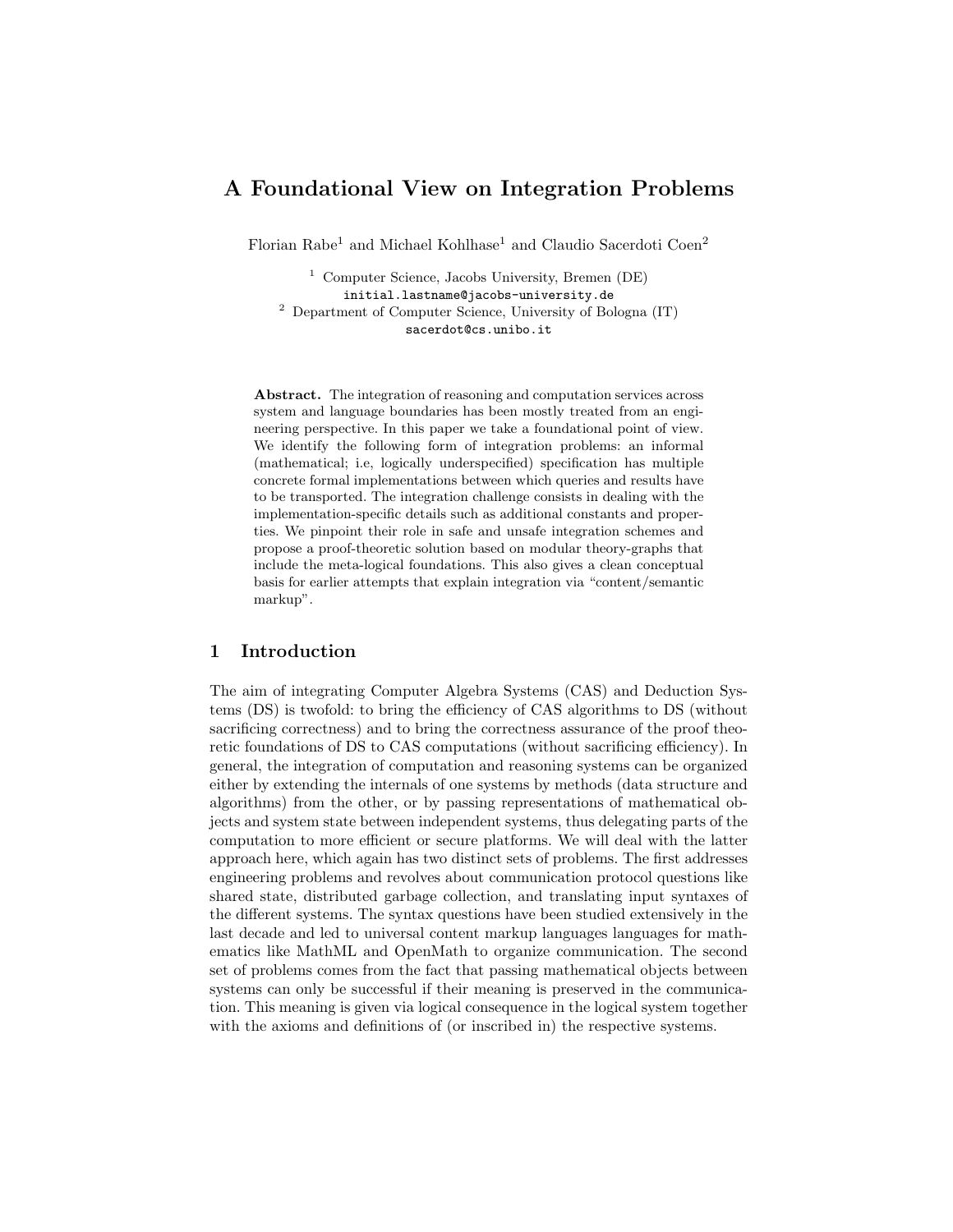We will address this in the current paper, starting from the observation that content level communication between mathematical systems, to be effective, cannot always respect logical consequence. On the other hand, there is the problem of trusting the communication itself, that boils down to studying the preservation of logical consequence. Surprisingly, this problem has not received in the literature the attention it deserves. Moreover, the problem of faithful safe communication, which preserves not only the consequence relation but also the intuitive meaning of a formal object, is not even always perceived as a structural problem of content level languages.

For example, people with a strong background in first order logic tend to assume that faithful and safe communication can always be achieved simply by strengthening the specifications; others believe that encoding logical theories is already sufficient for safe communication and do not appreciate that the main problem is just moved to faithfulness. Several people from the interactive theorem proving world have raised concerns about trusting CAS and solved the issue by re-checking the results or the traces of the computation (here called proof sketches). Sometimes this happens under the assumption that the computation is already correct and just needs to be re-checked, neglecting the interesting case when the proof sketch cannot be refined to a valid proof (or computation) without major patching (see [\[DdC99\]](#page-13-0) for a special case).

In section [3,](#page-4-0) we analyze the integration problem for mathematical systems from a formal position — basing our deliberations on the consequence relation. Our integration framework arises by adding some key innovations to the MMT language described in [\[RK10\]](#page-14-0), which arises as a generalization of OpenMath and a clarification of OMDoc. Therefore, we sketch the MMT framework first in Sect. [2.](#page-1-0) Then we describe how integration can be realized our framework using partial theory morphisms in Sect. [4.](#page-7-0) Sect. [5](#page-11-0) discusses related work and Sect. [6](#page-12-0) concludes the paper.

# <span id="page-1-0"></span>2 The MMT Language

Agreeing on a common syntax like OpenMath is the first step towards system integration. This already enables a number of structural services such as storage and transport or editing and browsing that they do not depend on the semantics of the processed expressions. But while we have a good solution for a joint syntax, it is significantly harder to agree on a joint semantics. Fixing a semantics for a system requires a foundational commitment that excludes systems based on other foundations. The weakness of the (standard) OpenMath content dictionaries can be in part explained by this problem: The only agreeable content dictionaries are those where any axioms (formal or informal) are avoided that would exclude some foundations.

MMT was designed to overcome this problem by placing it in between frameworks like OpenMath and OMDoc on the one hand and logical frameworks like LF and CIC on the other hand. The basic idea is that a system's foundation itself is represented as a content dictionary. Thus, both meta and object lan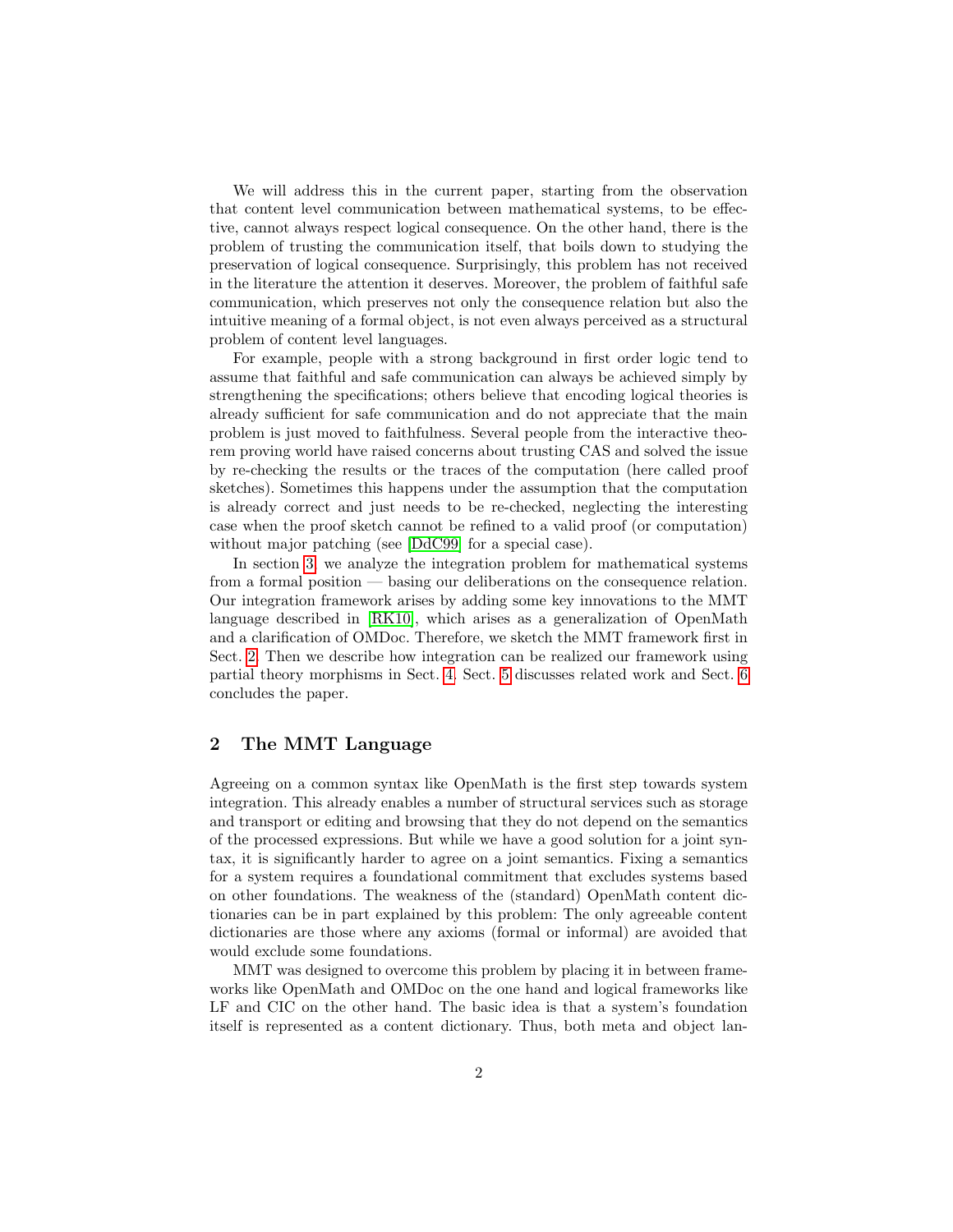guage are represented uniformly as MMT theories. Furthermore, theory morphisms are employed to translate between theories, which makes MMT expressive enough to represent translation between meta-languages and thus to support cross-foundation integration. As MMT permits the representation of logics as theories and internalizes the meta-relation between theories, this provides the starting point to analyze the cross-foundation integration challenge within a formal framework.

Syntax We will work with a very simple fragment of the MMT language that suffices for our purposes, and refer to [\[RK10\]](#page-14-0) for the full account. It is given by the following grammar where  $\vert - \vert$  denotes optional parts and T, v, c, and x are identifiers:

|                                                          |  | Theory graph $\gamma$ ::= $\cdot   \gamma, T \stackrel{[T]}{=} {\emptyset}   \gamma, v : T \to T \stackrel{v}{=} {\sigma}$ |
|----------------------------------------------------------|--|----------------------------------------------------------------------------------------------------------------------------|
|                                                          |  | Theory body $\vartheta$ ::= $ \vartheta, c $ : $O  = O'$                                                                   |
| Morphism body $\sigma$ ::= $\cdot   \sigma, c \mapsto O$ |  |                                                                                                                            |
| Objects                                                  |  | $O$ ::= OpenMath objects                                                                                                   |
| Morphisms                                                |  | $\mu$ ::= $v \mid id_T \mid \mu \circ \mu$                                                                                 |
| Contexts                                                 |  | $C$ ::= $x_1:O_1,\ldots,x_n:O_n$                                                                                           |
| Substitutions                                            |  | $s$ : $x_1 := O_1, \ldots, x_n := O_n$                                                                                     |

In particular, we omit the module system of MMT that permits imports between theories.

 $T \stackrel{L}{=} {\theta}$  declares a theory T with meta-theory L defined by the list  $\vartheta$ of symbol declarations. The intuition of meta-theories is that L is the metalanguage that declares the foundational symbols used to type and define the symbol declarations in  $\vartheta$ .

All symbol declarations in a theory body are of the  $c: O = O'$ . This declares a new symbol c where both the type O and the definiens  $O'$  are optional. If given, they must be T-objects, which are defined as follows. A symbol is called accessible to  $T$  if it is declared in  $T$  or accessible to the meta-theory of  $T$ . An OpenMath object is called a T-object if it only uses symbols that are accessible to T.

<span id="page-2-0"></span>Example 1. Consider the natural numbers defined within the calculus of constructions (see [\[BC04\]](#page-13-1)). We represent this in MMT using a theory CIC declaring untyped, undefined symbols such as Type,  $\lambda$  and  $\rightarrow$ . Then Nat is defined as a theory with meta-theory CIC giving symbol declarations such as  $N : OMS(cd =$ CIC, name = Type) or succ :  $OMA(OMS(cd = CIC, name = \rightarrow))$ ,  $OMS(cd = Nat, name =$  $N$ ), OMS(cd = Nat, name = N)).

*S*-contexts C are lists of variable declarations  $\dots, x_i : O_i, \dots$  for *S*-objects  $O_i$ . S-substitutions s for an S-context C are lists of variable assignments  $\dots, x_i :=$  $o_i, \ldots$  In an object O in context C, exactly the variables in C may occur freely; then for a substitution s for C, we write  $O[s]$  for the result of replacing every free occurrence of  $x_i$  with  $o_i$ .

Relations between MMT theories are expressed using theory morphisms. Given two theories  $S$  and  $T$ , a theory morphism from  $S$  to  $T$  is declared using  $v : S \to T \stackrel{l}{=} {\sigma}$ . Here  $\sigma$  must contain one assignment  $c \mapsto O$  for every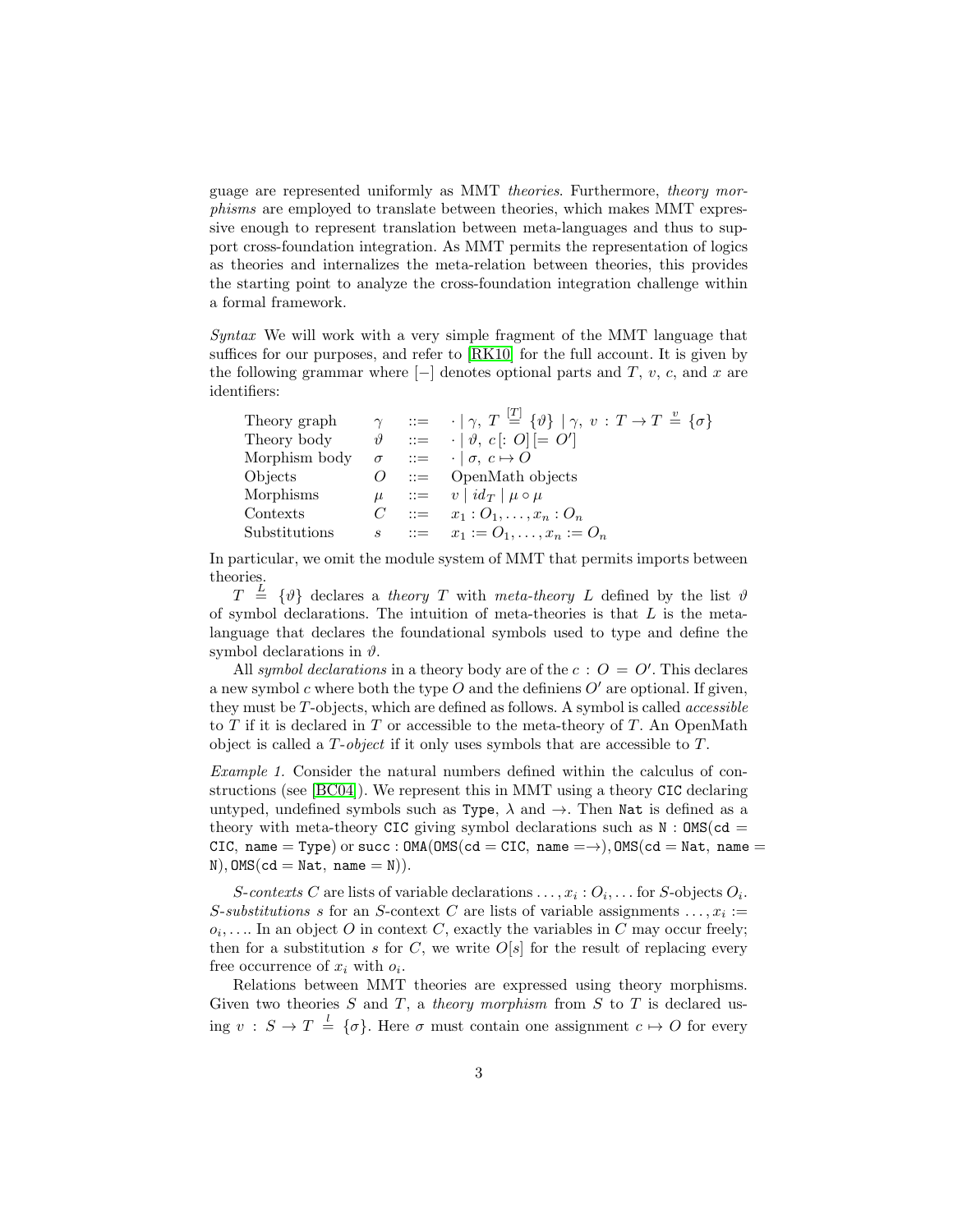symbol c declared in the body of  $S$ , and for some T-objects  $O$ . If  $S$  and  $T$  have meta-theories L and M, then v must also include a meta-morphism  $l : L \to M$ .

Every  $v : S \to T \stackrel{l}{=} {\sigma}$  induces a *homomorphic extension*  $v(-)$  that maps S-objects to T-objects.  $v(-)$  is defined by induction on the structure of OpenMath objects. The base case  $v(c)$  for a symbol c is defined as follows: If c is accessible to the meta-theory of S, we put  $v(c) := l(c)$ ; otherwise, we must have  $c \mapsto O$  in  $\sigma$ , and we put  $v(c) := O$ .  $v(-)$  also extends to contexts and substitutions in the obvious way.

By experimental evidence, all declarative languages for mathematics currently known can be represented naturally in MMT. In particular, MMT uses the Curry-Howard representation [\[CF58](#page-13-2)[,How80\]](#page-13-3) of propositions as types and proofs as terms. Thus, an axiom named  $a$  asserting  $F$  is a special cases of a symbol a of type  $F$ , and a theorem named t asserting  $F$  with proof p is a special case of a symbol  $t$  with type  $F$  and definiens  $p$ . All inference rules needed to form p, are symbols declared in the meta-theory.

Semantics The use of meta-theories makes the logical foundation of a system part of an MMT theory and makes the syntax of MMT foundation-independent. The analogue for the semantics is more difficult to achieve: The central idea is that the semantics of MMT is parametric in the semantics of the foundation.

To make this precise, we call a theory without a meta-theory foundational. A foundation for MMT consists of a foundational theory L and two judgments for typing and equality of objects:

 $-\gamma$ ;  $C \vdash_T O : O'$  states that O is a T-object over C typed by the T-object O',  $-\gamma$ ;  $C \vdash_T O = O'$  states the equality of two T-objects over C,

defined for an arbitrary theory T declared in  $\gamma$  with meta-theory L. In particular, MMT does not distinguish terms, types, and values at higher universes all expressions are OpenMath objects with an arbitrary binary typing relation between them. We will omit  $C$  when it is empty.

These judgments are similar to those used in almost all declarative languages, except that we do not commit to a particular inference system — all rules are provided by the foundation and are transparent to MMT except for the rules for the base cases of T-objects:

$$
\frac{T \stackrel{L}{=} \{\vartheta\} \text{ in } \gamma \quad c : O = O' \text{ in } \vartheta}{\gamma \vdash_T c : O} \qquad \qquad \frac{T \stackrel{L}{=} \{\vartheta\} \text{ in } \gamma \quad c : O = O' \text{ in } \vartheta}{\gamma \vdash_T c = O'} \qquad \qquad \frac{T \stackrel{L}{=} \{\vartheta\} \text{ in } \vartheta \quad c : O = O' \text{ in } \vartheta}
$$

and accordingly if O or  $O'$  are omitted. For example, adding the usual rules for the calculus of constructions yields a foundation for the foundational theory CIC.

Given a foundation, MMT defines (among others) the two judgments

- $-\gamma \vdash \mu : S \to T$  states that  $\mu$  is a theory morphism from S to T,
- $-$  if  $\gamma \vdash \mu_i : S \to T$ , then  $\gamma \vdash \mu_1 = \mu_2$  states that  $\vdash_T \mu_1(c) = \mu_2(c)$  for all symbols  $c$  that are accessible to  $S$ ,
- $-\gamma \vdash_S s : C$  states that s is a well-typed for C, i.e., for every  $x_i := o_i$  in s and  $x_i : O_i$  in C, we have  $\gamma \vdash_S o_i : O_i$ ,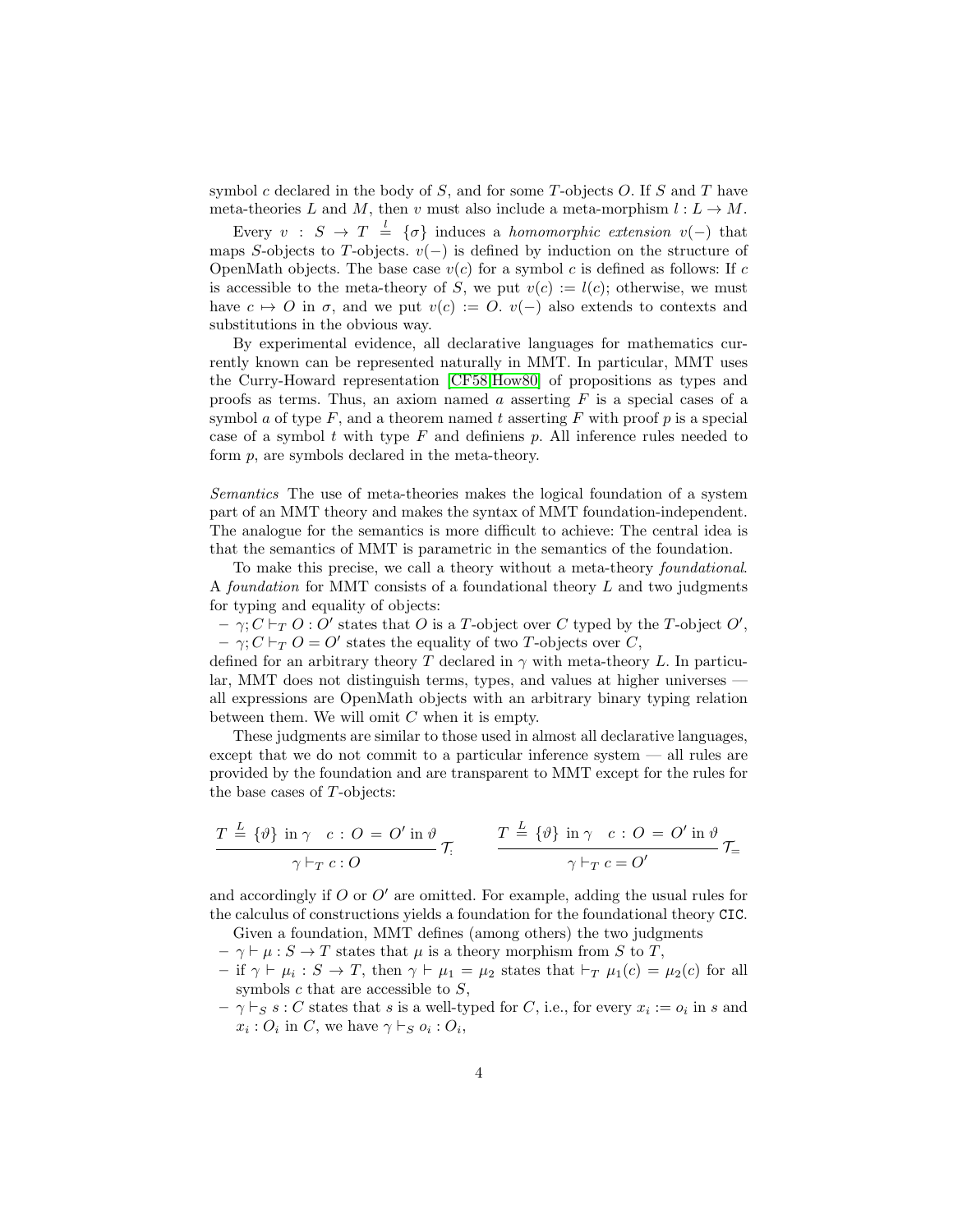$-\gamma \vdash \mathcal{G}$  states that  $\mathcal{G}$  is a well-formed theory graph.

In the sequel, we will omit  $\gamma$  if it is clear from the context.

The most important MMT rule for our purposes is the rule that permits adding an assignment to a theory morphism: If S contains a declaration  $c : O_1 =$  $O_2$ , then a theory morphism  $v : S \to T \perp \{\sigma\}$  may contain an assignment  $c \mapsto O$  only if  $\vdash_T O : v(O_1)$  and  $\vdash_T O = v(O_2)$ . The according rule applies if c has no type or no definiens. Of course, this means that assignments  $c \mapsto O$  are redundant if c has a definiens; but it is helpful to state the rule in this way to prepare for our definitions below.

Due to these rules, we obtain that if  $\gamma \vdash \mu : S \to T$  and  $\vdash_S O : O'$  or  $\vdash_S O = O'$ , then  $\vdash_T \mu(O) : \mu(O')$  and  $\vdash_T \mu(O) = \mu(O')$ , respectively. Thus, typing and equality are preserved along theory morphisms.

Due to the Curry-Howard representation, this includes the preservation of provability:  $\vdash_T p : F$  states that p is a well-formed proof of F in T. And if S contains an axiom  $a : F$ , a morphism  $\mu$  from S to T must map a to a T-object of type  $\mu(F)$ , i.e., to a T-proof of  $\mu(F)$ . This yields the well-known intuition of a theory morphism. In particular, if  $\mu$  is the identity on those symbols that do not represent axioms, then  $\vdash \mu : S \to T$  implies that every S-theorem is an T-theorem.

## <span id="page-4-0"></span>3 Integration Challenges

In this section, we will develop some general intuitions about system integration and then give precise definitions in MMT. A particular strength of MMT is that we can give these precise definition without committing to a particular foundational system and thus without loss of generality.

The typical integration situation is that we have two systems  $S_i$  for  $i = 1, 2$ that implement a shared specification Spec. For example, these systems can be computer algebra systems or (semi-)automated theorem provers. Our integration goal is to move problems and results between  $S_1$  and  $S_2$ .

Specifications and Systems Let us first assume a single system  $S$  implementing Spec, whose properties are given by logical consequence relations  $\mathbb{H}_{\text{Spec}}$  and  $\mathbb{H}_{\mathcal{S}}$ . We call S sound if  $\Vdash_{\mathcal{S}} F$  implies  $\Vdash_{Spec} F$  for every formula F in the language of Spec. Conversely, we call S complete if  $\Vdash_{Spec} F$  implies  $\Vdash_{\mathcal{S}} F$ .

While these requirements seem quite natural at first, they are too strict for practical purposes. It is well-known that soundness fails for many CASs, which compute wrong results by not checking side conditions during simplification. Reasons for incompleteness can be theoretical — e.g., when  $S$  is a first-order prover and *Spec* a higher-order specification — or practical — e.g., due to resource limitations.

Moreover, soundness also fails in the case of underspecification:  $\mathcal S$  is usually much stronger than Spec because it must commit to concrete definitions and implementations for operations that are loosely specified in Spec. A typical example is the representation of undefined terms (see [\[Far04\]](#page-13-4) for a survey of techniques).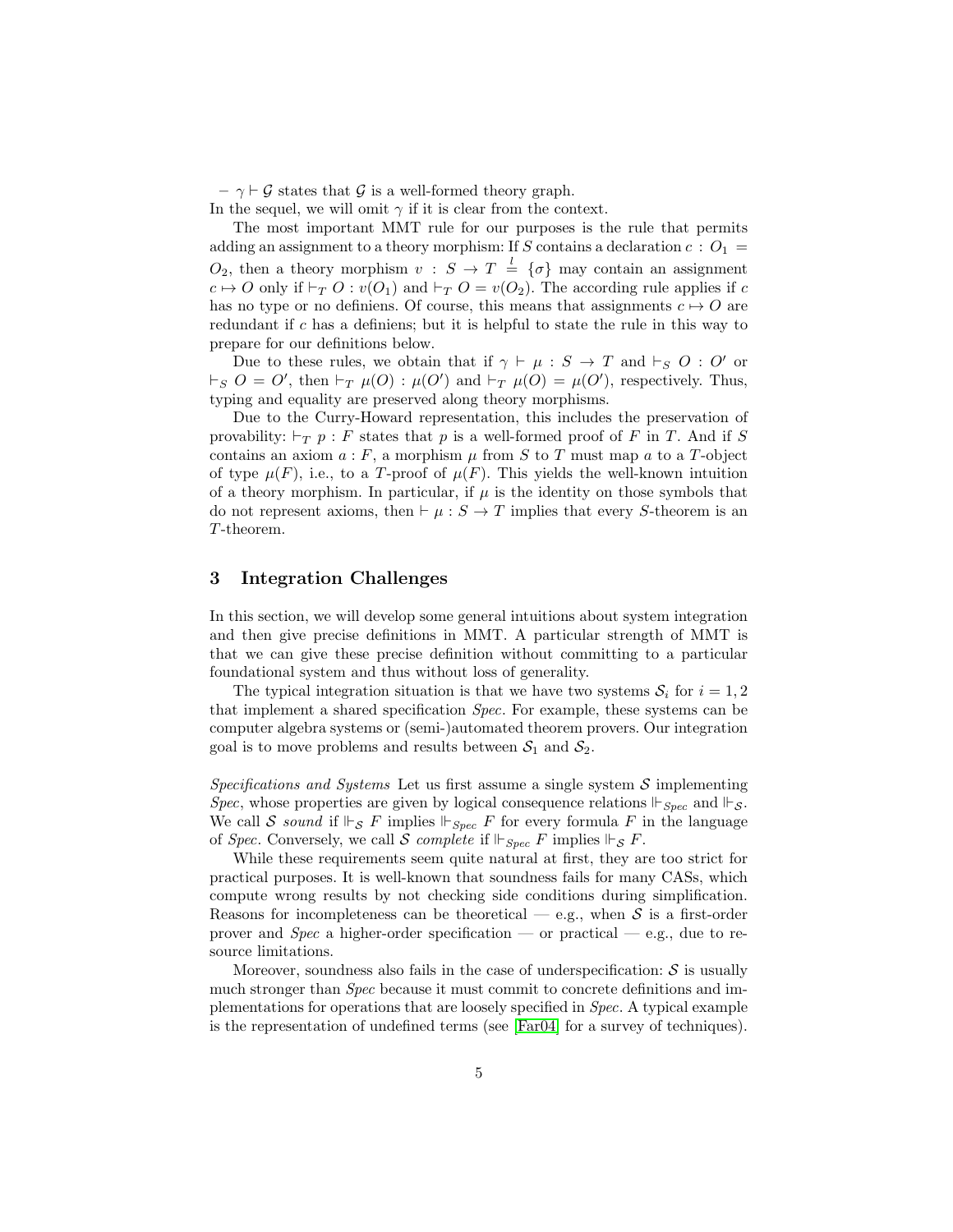If Spec specifies the rational numbers using in particular  $\forall x.x \neq 0 \Rightarrow x/x = 1$ , and S defines  $1/0 = 2/0 = 0$ , then S is not sound because  $1/0 = 2/0$  is not a theorem of Spec.

We can define the above notions in MMT as follows. A *specification Spec* is an MMT theory; its meta-theory (if any) is called the specification language. A system implementing *Spec* consists of an MMT theory  $S$  and an MMT theory morphism  $v : Spec \rightarrow S$ ; the meta-theory of S (if any) is called the *implementa*tion language. With this definition and using the Curry-Howard representation of MMT, we can provide a deductive system for the consequence relations used above:  $\Vdash_{Spec} F$  iff there is a p such that  $\vdash_{Spec} p : F$ ; and accordingly for  $\Vdash_{\mathcal{S}}$ .

In the simplest case, the morphism  $v$  is an inclusion, i.e., for every symbol in Spec, S contains a symbol of the same name. Using an arbitrary morphism  $v$  provides more flexibility, for example, the theory of the natural numbers with addition and multiplication implements the specification of monoids in two different ways via two different morphisms.

<span id="page-5-0"></span>Example 2. We use a theory for second-order logic as the specification language; it declares symbols for  $\forall$ , =, etc.  $Spec = Nat$  is a theory for the natural numbers; it declares symbols  $N$ , 0 and succ as well as one symbol  $a : F$  for each Peano axiom F.

For the implementation language, we use a theory ZF for ZF set theory; it has meta-theory first-order logic and declares symbols for set,  $\in$ ,  $\varnothing$ , etc. Then we can implement the natural numbers in a theory  $S = \mathbf{Nat}$  declaring, e.g., a symbol 0 defined as  $\emptyset$ , a symbol succ defined such that  $succ(n) = n \cup \{n\}$ , and prove one theorem  $a : F = p$  in S for each Peano axiom. Note that **Nat** yields theorems about the natural numbers that cannot be expressed in Spec, for example  $\Vdash_{\mathbf{ZF}} 0 \in 1$ . We obtain a morphism  $\mu_1 : Nat \to \mathbf{Nat}$  using  $N \mapsto \mathbf{N}$ ,  $0 \mapsto 0$  etc.

Continuing Ex. [1,](#page-2-0) we obtain a different implementation  $\mu_2 : Nat \rightarrow Nat$  using  $N \mapsto N$ ,  $0 \mapsto 0$  etc.

To capture practice in formal mathematics, we have to distinguish between the definitional and the axiomatic method. The axiomatic method fixes a formal system  $L$  and then describes mathematical notions in  $L$ -theories  $T$  using free symbols and axioms. T is interpreted in models, which may or may not exist. This is common in model theoretical logics, especially first-order logic, and in algebraic specification. In MMT,  $T$  is represented as a theory with meta-theory L and with only undefined constants. In Ex. [2,](#page-5-0) L is second-order logic and T is Spec.

The definitional method, on the other hand, fixes a formal system L together with a minimal theory  $T_0$  and then describes mathematical notions using definitional extensions T of  $T_0$ . The properties of the notions defined in  $T_0$  are derived as theorems. The interpretation of T is uniquely determined given a model of  $T_0$ . This is common in proof theoretical logics, especially LCF-style proof assistants, and in set theory. In Ex. [2,](#page-5-0) L is first-order logic,  $T_0$  is ZF, and T is S.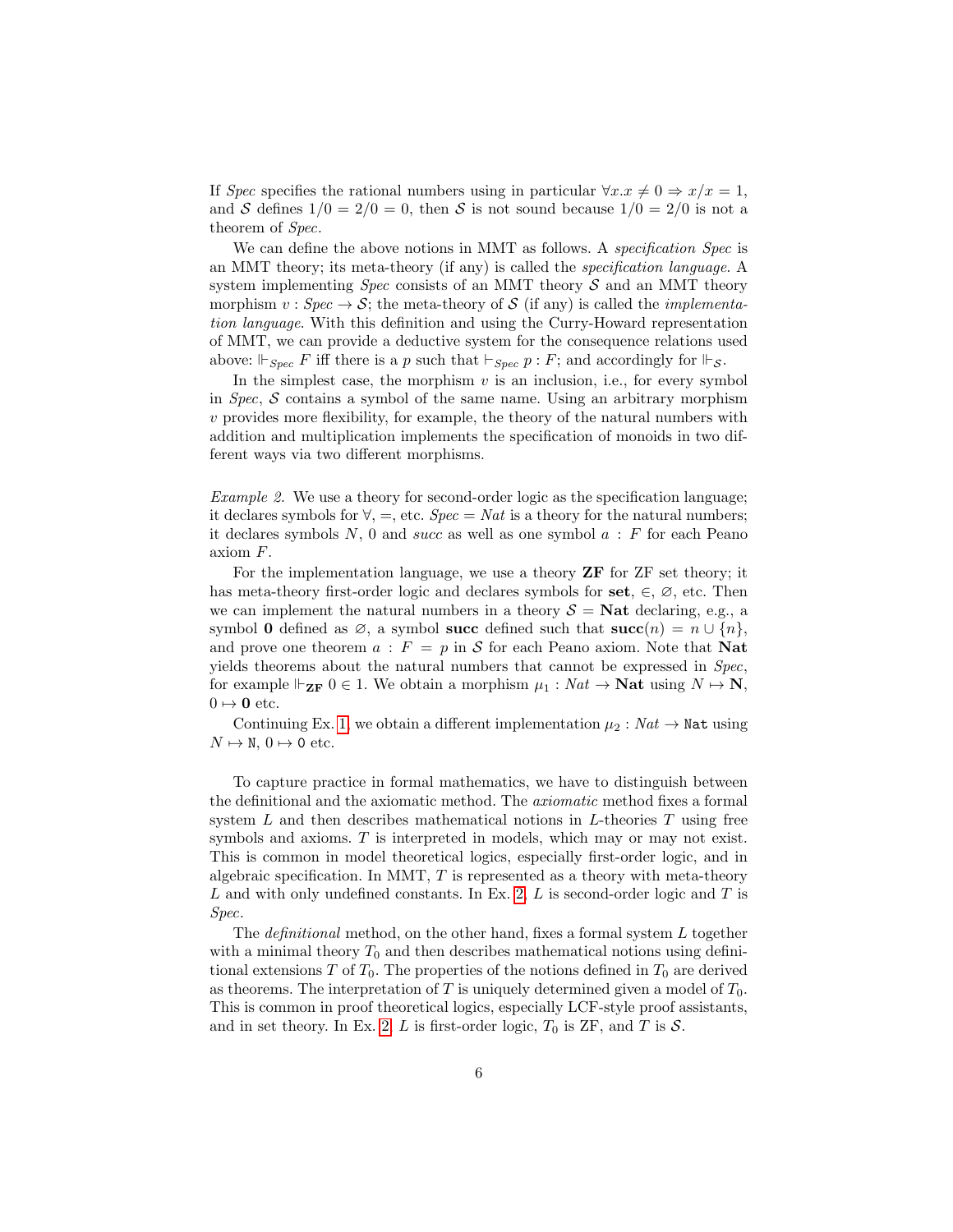Types of Integration Let us now consider a specification Spec and two implementations  $\mu_i : Spec \to \mathcal{S}_i$ . To simplify the notation, we will write  $\vdash$  and  $\vdash_i$  instead of  $\vdash_{Spec}$  and  $\vdash_{\mathcal{S}_i}$ . We first describe different ways how to integrate  $\mathcal{S}_1$  and  $\mathcal{S}_2$ intuitively.

*Borrowing* means to use  $S_1$  to prove theorems in the language of  $S_2$ . Thus, the input to  $S_1$  is a conjecture F and the output is an expression  $\vdash_1 p : F$ . In general, since MMT does not prescribe a calculus for proofs, the object  $p$  can be a formal proof term, a certificate, proof sketch, or simply a yes/no answer.

Computation means to reuse a  $S_1$  computation in  $S_2$ . Thus, the input of  $S_1$  is an expression t, and the output is a proof p with an expression t' such that  $\vdash_1 p : t = t'$ . To be useful, t' should be simpler than t in some way, e.g., maximally simplified or even normalized.

Querying means answering a query in  $S_1$  and transferring the results to  $S_2$ . This is similar to borrowing in that the input to  $S_1$  is a formula F. However, now  $F$  may contain free variables, and the output is not only a proof  $p$  but also a substitution s for the free variables such that  $\vdash_1 p : F[s]$ .

In all cases, a translation I must be employed to translate the input from  $S_1$ to  $S_2$ . Similarly, we need a translation O in the opposite direction to translate the output  $t'$  and  $s$  and (if available)  $p$  from  $S_2$  to  $S_1$ .

To define these integration types formally in MMT, we first note that borrowing is a special case of querying if  $F$  has no free variables. Similarly, computation is a special case of querying if F has the form  $t = X$  for a variable X that does not occur in t.

To define querying in MMT, we assume a specification, two implementations, and morphisms  $I$  and  $O$  as on the right. I and O must satisfy  $O \circ I = id_{S_2}$ ,  $O \circ \mu_1 = \mu_2$ , and  $I \circ \mu_2 = \mu_1$ . Then we obtain the following general form of an integration problem: Given an  $S_2$ -context C and a query



 $C \vdash_2 ? : F$  (where ? denotes the requested proof), find a substitution  $\vdash_1 s : I(C)$ and a proof  $\vdash_1 p : I(F)[s]$ . Then MMT guarantees that  $\vdash_2 O(p) : F[O(s)]$  so that we obtain  $O(s)$  as the solution. Moreover, only the existence of O is necessary but not O itself — once a proof p is found in  $S_1$ , the existence of O ensures that F is true in  $S_2$ , and it is not necessary to translate p to  $S_2$ .

We call the above scenario *safe bidirectional communication* between  $S_1$  and  $\mathcal{S}_2$  because I and O are theory morphisms and thus guarantee that consequence and truth are preserved in both directions. This scenario is often implicitly assumed by people coming from the first-order logic community. Indeed, if  $S_1$  and  $S<sub>2</sub>$  are automatic or interactive theorem provers for first-order logic, then the logic of the two systems is the same and both  $S_1$  and  $S_2$  are equal to Spec.

If we are only interested in safe directed communication, i.e., transferring results from  $S_1$  to  $S_2$ , then it is sufficient to require only O. Indeed, often  $\mu_2$ is an inclusion, and the input parameters C and F, which are technically  $S_{2}$ objects, only use symbols from Spec. Thus, they can be moved directly to Spec and  $S_1$ , and I is not needed.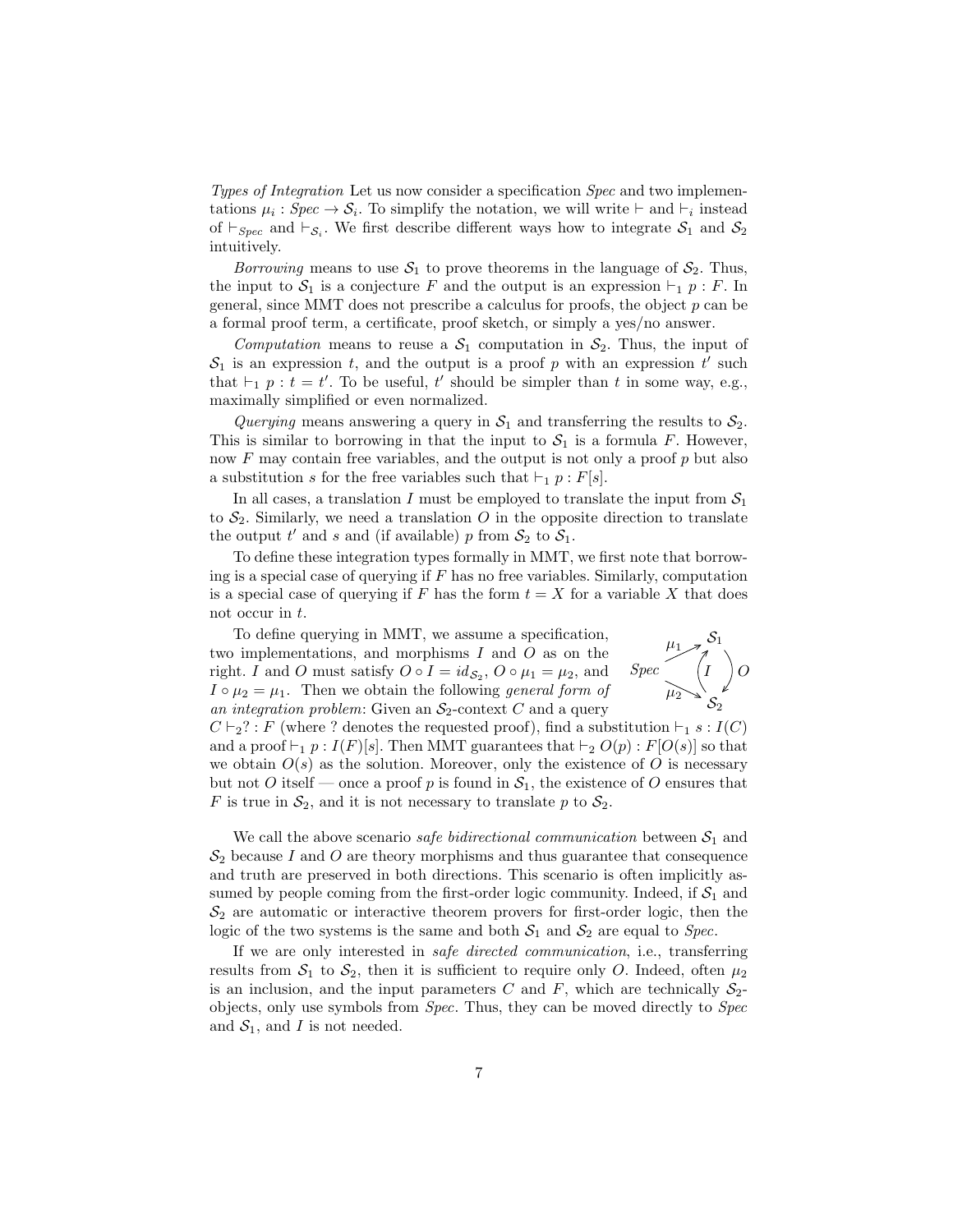Similarly, the substitution s can often be stated in terms of Spec. In that case, O is only needed to translate the proof p. If the proof translation is not feasible,  $O$ may be omitted as well. Then we speak of *unsafe communication* because we do not have a guarantee that the communication of results is correct. For example, let  $S_1$  and  $S_2$  be two CASs, that may compute wrong results by not checking side conditions during simplification. Giving a theory morphism  $O$  means that the "bugs" of the system  $S_1$  must be "compatible" with the "bugs" of  $S_2$ , which is quite unlikely.

The above framework for safe communication via theory morphisms is particularly appropriate for the integration of axiomatic systems. However, if  $S_1$  and  $S_2$  employ different mathematical foundations or different variants of the same foundation, it can be difficult to establish the necessary theory morphisms. In MMT, this means that  $S_1$  and  $S_2$  have different meta-theories so that I and O must include a meta-morphism. Therefore, unsafe communication is often used in practice, and even that can be difficult to implement.

Our framework is less appropriate if  $S_1$  or  $S_2$  are developed using the definitional method. For example, consider Aczel's encoding of set theory in type theory [\[Acz99](#page-13-5)[,Wer97\]](#page-14-1). Here  $S_1 = \text{Nat as in Ex. 2, and } S_2 = \text{Nat as in Ex. 1.}$  $S_1 = \text{Nat as in Ex. 2, and } S_2 = \text{Nat as in Ex. 1.}$  $S_1 = \text{Nat as in Ex. 2, and } S_2 = \text{Nat as in Ex. 1.}$  $S_1 = \text{Nat as in Ex. 2, and } S_2 = \text{Nat as in Ex. 1.}$  $S_1 = \text{Nat as in Ex. 2, and } S_2 = \text{Nat as in Ex. 1.}$ Azcel's encoding provides the needed meta-morphism  $l : \mathbf{ZF} \to \mathsf{CIC}$  of O. But because **Nat** is definitional, we already have  $O = l$ , and we have no freedom to define  $O$  such that it maps the concepts of **Nat** to their counterparts in Nat. Formally, in MMT, this means that the condition  $O \circ \mu_1 = \mu_2$  fails. Instead, we obtain two versions of the natural numbers in CIC: a native one given by  $\mu_2$ and the translation of **Nat** given by  $O \circ \mu_1$ . Indeed, the latter must satisfy all **ZF**-theorems including, e.g.,  $0 \in 1$ , which is not even a well-formed formula over Nat. We speak of *faithful communication* if  $O \circ \mu_1 = \mu_2$  can be established even when  $S_1$  is definitional. This is not possible in MMT without the extension we propose below.

### <span id="page-7-0"></span>4 A Framework for System Integration

In order to realize faithful communication within MMT, we introduce partial theory morphisms that can filter out those definitional details of  $S_1$  that need not and cannot be mapped to  $S_2$ . We will develop this new concept in general in Sect. [4.1](#page-7-1) and then apply it to the integration problem in Sect. [4.2.](#page-8-0)

#### <span id="page-7-1"></span>4.1 Partial Theory Morphisms in MMT

Syntax We extend the MMT syntax with the production  $O ::= \top$ . The intended use of  $\top$  is to put assignments  $c \mapsto \top$  into the body of a morphism  $v : S \rightarrow$  $T \stackrel{l}{=} {\sigma}$  in order to make v undefined at c. We say that v filters c. The homomorphic extension  $v(-)$  remains unchanged and is still total: If O contains filtered symbols, then  $v(O)$  contains  $\top$  as a subobject. In that case, we say v filters O.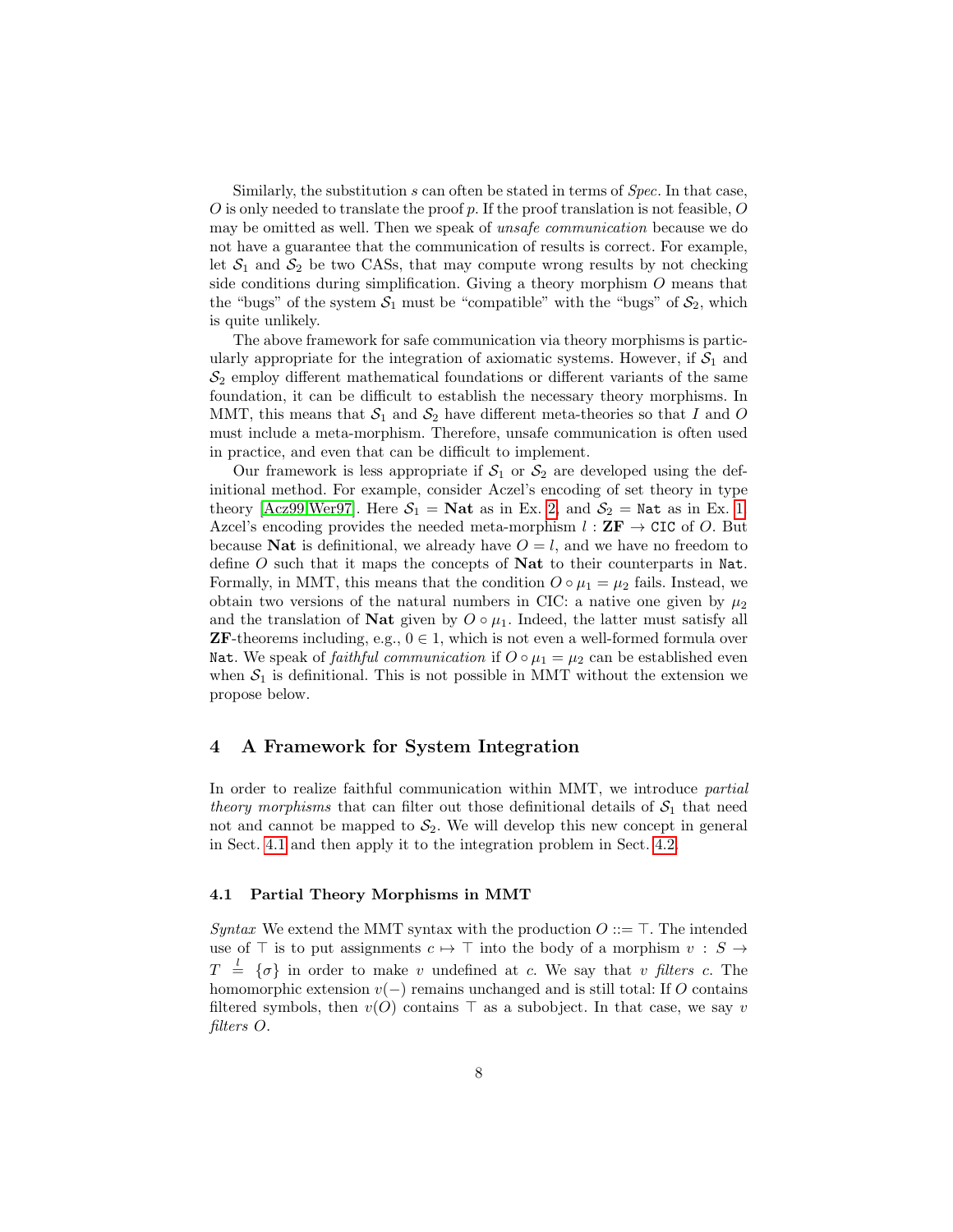Semantics We refine the semantics as follows. A *dependency cut D* for an MMT theory T is a pair  $(D_{type}, D_{def})$  of two sets of symbols accessible to T. Given such a dependency cut, we define *dependency-aware judgments*  $\gamma \vdash_D O : O'$ and  $\gamma \vdash_D O = O'$  as follows.  $\gamma \vdash_D O : O'$  means that there is a derivation of  $\gamma \vdash_T O : O'$  that uses the rules T: and  $\mathcal{T}_\equiv$  at most for the constants in  $D_{type}$  and  $D_{def}$ , respectively.  $\gamma \vdash_D O = O'$  is defined accordingly.

In other words, if we have  $\gamma' \vdash_D O : O'$  and obtain  $\gamma'$  by changing the type of any constant not in  $D_{type}$  or the definiens of any constant not in  $D_{def}$ , then we still have  $\gamma' \vdash_D O : O'.$  Then a *foundation* consists of a foundational theory L together with dependency-aware judgments for typing and equality whenever T has meta-theory L.

We make a crucial change to the MMT rule for assignments in a theory morphism: If S contains a declaration  $c: O_1 = O_2$ , then a theory morphism  $v : S \to T \stackrel{l}{=} {\sigma}$  may contain the assignment  $c \mapsto O$  only if the following two conditions hold: (i) if  $O_1$  is not filtered by v, then  $\vdash_T O : v(O_1)$ ; (ii) if  $O_2$  is not filtered by v, then  $\vdash_T O = v(O_2)$ . The according rule applies if  $O_1$  or  $O_2$  are omitted.

In [\[RK10\]](#page-14-0), a stricter condition is used. There, if  $O_1$  or  $O_2$  are filtered, then c must be filtered as well. While this is a natural strictness condition for filtering, it is inappropriate for our use cases: For example, filtering all L-symbols would entail filtering all  $S$ -symbols.

Our weakened strictness condition is still strong enough to prove the central property of theory morphisms: If  $\gamma \vdash \mu : S \rightarrow T$  and  $\vdash_D O : O'$  for some  $D = (D_{type}, D_{def})$  and v does not filter O, O', the type of a constant in  $D_{type}$ , or the definiens of a constant in  $D_{def}$ , then  $\vdash_T \mu(O) : \mu(O')$ . The according result holds for the equality judgment.

Finally, we define the *weak equality of morphisms*  $\mu_i : S \to T$ . We define  $\vdash \mu_1 \leq \mu_2$  in the same way as  $\vdash \mu_1 = \mu_2$  except that  $\vdash_T \mu_1(c) = \mu_2(c)$  is only required if c is not filtered by  $\mu_1$ . We say that  $\vdash \eta : T \to S$  is a partial inverse of  $\mu : S \to T$  if  $\vdash \eta \circ \mu = id_S$  and  $\vdash \mu \circ \eta \leq id_T$ .

<span id="page-8-1"></span>*Example 3.* Consider the morphism  $\mu_1 : Nat \to \mathbf{Nat}$  from Ex. [2.](#page-5-0) We build its partial inverse  $\eta$ : **Nat**  $\rightarrow Nat \stackrel{l}{=} {\sigma}$ . The meta-morphism l filters all symbols of **ZF**, e.g.,  $l(\emptyset) = T$ . Then the symbol **N** of **Nat** has filtered type and filtered definiens. Therefore, the conditions (i) and (ii) above are vacuous, and we use  $\mathbf{N} \mapsto N$  in  $\sigma$ . Then all remaining symbols of **Nat** (including the theorems) have filtered definiens but unfiltered types. For example, for  $\mathbf{0} : \mathbf{N} = \emptyset$  we have  $\eta(\emptyset) = \top$  but  $\eta(\mathbf{N}) = N$ . Therefore, condition (ii) is vacuous, and we map these symbols to their counterparts in Nat, e.g., using  $0 \mapsto 0$  in  $\sigma$ . These assignments are type-preserving as required by condition (i) above, e.g.,  $\vdash_{Nat} \eta(0) : \eta(\mathbf{N}).$ 

### <span id="page-8-0"></span>4.2 Integration via Partial Theory Morphisms

The following gives a typical application of our framework by safely and faithfully communicating proofs from a stronger to a weaker system: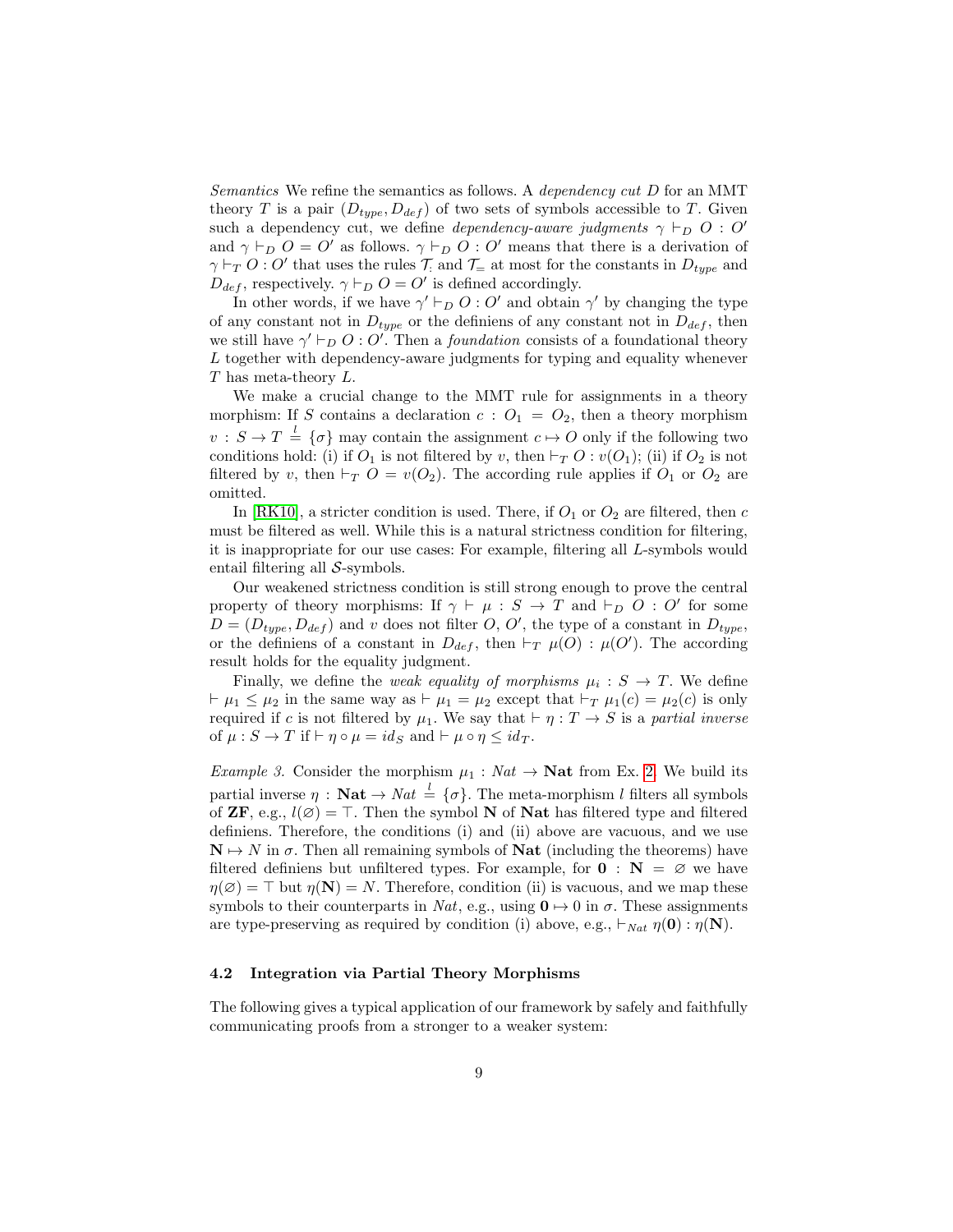*Example 4.* In [\[IR11\]](#page-13-6), we gave formalizations of Zermelo-Fraenkel  $(ZFC)$  set theory and Mizar's Tarski-Grothendieck set theory  $(TG)$  using the logical framework  $LF$  as the common meta-theory.  $ZFC$  and  $TG$  share the language of first-order set theory. But  $TG$  is stronger than  $ZFC$  because of Tarski's axiom, which implies, e.g, the sentence  $I$  stating the existence of infinite sets (which is an axiom in  $ZFC$ ) and large cardinals (which is unprovable in  $ZFC$ ). For example, we have an axiom  $a_{\infty}$ : I in ZFC, and an axiom tarski: T and a theorem  $t_{\infty}$ :  $I = P$  in TG. Many TG-theorems do not actually depend on this additional strength, but they do depend on  $t_{\infty}$  and thus indirectly on tarski.

Using our framework, we can capture such a theorem as the case of a  $TG$ theorem  $\vdash_D p : F$  where F is the theorem statement and  $t_{\infty} \in D_{type}$  but  $t_{\infty} \notin D_{def}$  and tarski  $\notin D_{type}$ . We can give a partial theory morphism v:  $TG \to ZFC \stackrel{id_{LF}}{=} {\ldots, t_{\infty} \mapsto a_{\infty}, \ldots}.$  Then v does not filter p, and we obtain  $\vdash_{ZFC} v(p) : F$ .

Assume now that we have two implementations  $\mu_i : Spec \rightarrow$  $S_i$  of Spec and partial inverses  $\eta_i$  of  $\mu_i$ , where  $S_i$  has metatheory  $L_i$ . This leads to the diagram on the right where (dashed) edges are (partial) theory morphisms. We can now obtain the translations  $I: \mathcal{S}_2 \to \mathcal{S}_1$  and  $O: \mathcal{S}_1 \to \mathcal{S}_2$  as  $I = \mu_1 \circ \eta_2$ and  $O = \mu_2 \circ \eta_1$ . Note that I and O are partial inverses of each other.

$$
\begin{array}{c}\n\eta_1 \qquad \qquad -\frac{1}{2} S_1 \\
\downarrow \qquad \qquad \downarrow \qquad \downarrow \\
\downarrow \qquad \qquad \downarrow \qquad \downarrow \qquad \downarrow \\
\eta_2 \qquad \qquad -\frac{1}{2} S_2\n\end{array}
$$

As in Sect. [3,](#page-4-0) let  $C \vdash_2 ? : F$  be a query in  $S_2$ . If  $\eta_2$  does not filter any symbols in C or F, we obtain the translated problem  $I(C) \vdash_1 ? : I(F)$ . Let us further assume that there is an  $S_1$ -substitution  $\vdash_1 s : I(C)$  and a proof  $\vdash_1 p : I(F)[s]$ such that p and s are not filtered by  $\eta_1$ . Because I and O are mutually inverse and morphism application preserves typing, we obtain the solution  $\vdash_2 O(p)$  :  $F[O(s)]$ .

The condition that  $\eta_2$  does not filter C and F is quite reasonable in practice: Otherwise, the meaning of the query would depend on implementation-specific details of  $S_2$ , and it is unlikely that  $S_1$  should be able to find an answer anyway. On the other hand, the morphism  $\eta_1$  is more likely to filter the proof p. Moreover, since the proof must be translated from  $L_1$  to  $L_2$  passing through Spec, the latter must include a proof system to allow translation of proofs. In practice this is rarely the case, even if the consequence relation of Spec can be expressed as an inference system. For example, large parts of mathematics or the OpenMath content dictionaries implicitly (import) first-order logic and ZF set theory.

We outline two ways how to remedy this: We can *communicate filtered proofs* or change the morphisms to widen the filters to let more proofs pass.

Communicating Filtered Proofs Firstly, if the proof rules of  $S_1$  are filtered by  $\eta_1$ , what is received by  $S_2$  after applying the output translation O is a filtered proof, i.e., a proof object that contains the constant  $\top$ .  $\top$  represents gaps in the proof that were lost in the translation.

In an extreme case, all applications of proof rules become  $\top$ , and the only unfiltered parts of  $O(p)$  are formulas that occurred as intermediate results during the proof. In that case,  $O(p)$  is essentially a list of formulas  $F_i$  (a proof sketch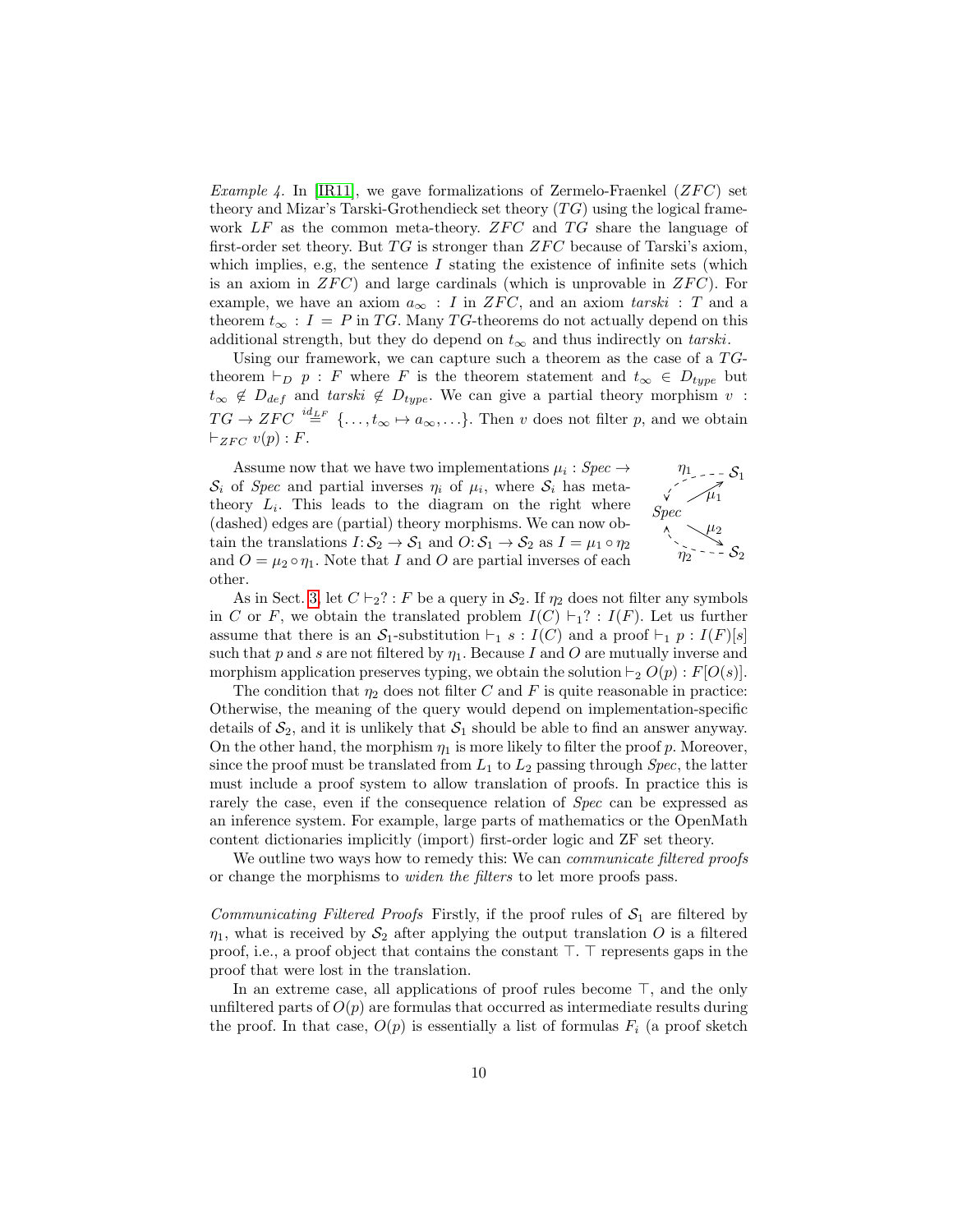in the sense of [\[Wie03\]](#page-14-2)) such that  $I(F_1) \wedge \ldots \wedge I(F_{i-1}) \vdash_1 I(F_i)$  for  $i = 1, \ldots, n$ . In order to refine  $O(p)$  into a proof, we have to derive  $\vdash_1 F_n$ . Most of the time, it will be the case that  $F_1, \ldots, F_{i-1} \vdash_2 F_i$  for all i, and the proof is obtained compositionally if  $S_2$  can fill the gaps through automated reasoning. When this happens, the proof sketch is already a complete declarative proof.

*Example 5.* Let  $S_1$  and  $S_2$  be implementations of the rational numbers with different choices for division by zero. In  $S_1$ , division by zero yields a special value for undefined results, and operations on undefined values yield undefined results; then we have the S<sub>1</sub>-theorem t asserting  $\forall a, b, c.a(b/c) = (ab)/c$ . In S<sub>2</sub>, we have  $n/0 \doteq 1$  and  $n\%0 \doteq n$ ; then we have the  $S_2$ -theorems  $t_1, t_2, t_3$  asserting  $\forall m, n.n. \doteq (n/m) * m + n\%m$ ,  $\forall m.m/m \doteq 1$ , and  $\forall m.m\%m \doteq 0$ .

The choice in  $\mathcal{S}_2$  reduces the number of case analyses in basic proofs. But t is not a theorem of  $S_2$ ; instead, we only have a theorem t' asserting  $\forall a, b, c.c \neq 0$  $0 \Rightarrow a(b/c) \doteq (ab)/c$ . On the other hand,  $S_1$  is closer to common mathematics, but the  $t_i$  are not theorems of  $S_1$  because the side condition  $m \neq 0$  is needed.

Hence, we do not have a total theory morphism  $O : \mathcal{S}_1 \to \mathcal{S}_2$ , but we can give a partial theory morphism  $O$  that filters  $t$ . Now consider, for example, a proof  $p$ over  $S_1$  that instantiates t with some values A, B, C. When translating p to  $S_2$ , t is filtered, but we can still communicate p, and  $S_2$  can treat  $O(p)$  as a proof sketch. Typically, t is applied in a context where  $C \neq 0$  is known anyway so that  $S_2$  can patch  $O(p)$  by using  $t'$  — which can easily be found by automated reasoning.

Integration in the other direction works accordingly.

Widening the Filters An alternative solution is to use additional knowledge about  $S_1$  and  $S_2$  to obtain a translation where  $O(p)$  is not filtered. In particular, if  $p$  is filtered completely, we can strengthen *Spec* by adding an inference system for the consequence relation of  $Spec$ , thus obtaining  $Spec'$ . Then we can extend the morphisms  $\mu_i$  accordingly to  $\mu'_i$ , which amounts to proving that  $S_i$  is a correct implementation of *Spec*.



Now  $\eta_i$  can be extended as well so that its domain becomes bigger, i.e., the morphism  $\eta_1$  and thus O filter less proofs and become "wider".

Note that we are flexible in defining  $Spec'$  as required by the particular choices of  $L_1$  and  $L_2$ . That way the official specification remains unchanged, and we can maximize the filters for every individual integration scenario.

Example 6 (Continuing Ex. [3\)](#page-8-1). A typical situation is that we have a theorem  $F$  over **Nat** whose proof  $p$  uses the Peano axioms and the rules of first-order logic but does not expand the definitions of the natural numbers. Moreover, if  $a : A = P$  is a theorem in **Nat** that establishes one of the Peano axioms, then p will refer to  $a$ , but will not expand the definition of  $a$ . Formally, we can describe this as  $\vdash_D p : F$  where  $\mathbf{0}, a \in D_{type}$  but  $\mathbf{0}, a \notin D_{def}$ .

We can form  $Spec'$  by extending  $Spec$  with proof rules for first-order logic and extend  $\eta$  to  $\eta'$  accordingly. Since  $\eta$  does not filter the types of **0** and a, we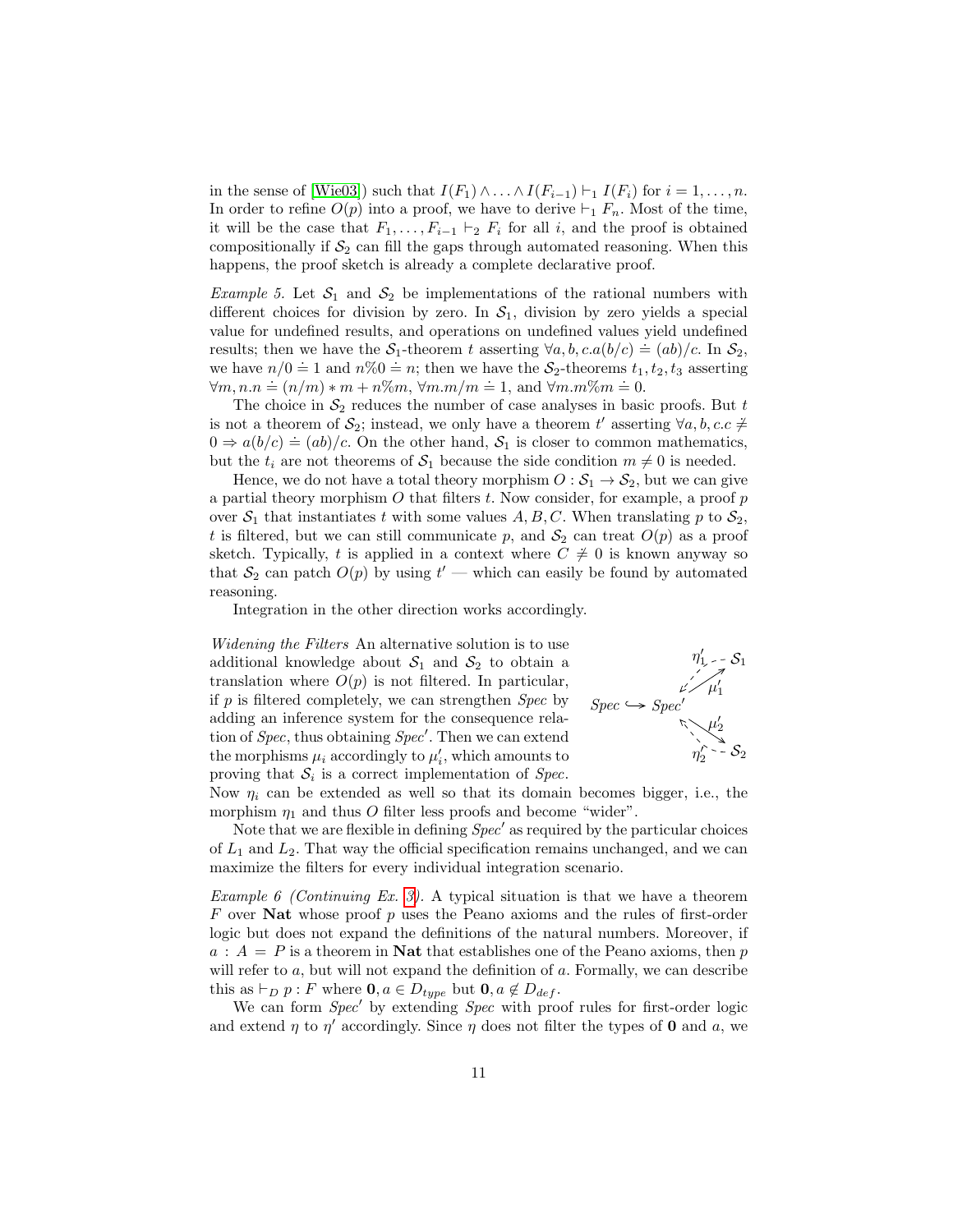obtain a proof  $\vdash_{Spec} \eta'(p) : \eta'(F)$  due to the type-preservation properties of our partial theory morphisms. Despite the partiality of  $\eta'$ , the correctness of this proof is guaranteed by the framework.

Both ways to integrate systems are not new and have been used ad hoc in concrete integration approaches, see Sect. [5.](#page-11-0) With our framework, we are able to capture them in a rigorous framework where their soundness can be studied formally.

# <span id="page-11-0"></span>5 Related Work

In the MoWGLI project [\[MoW\]](#page-14-3), semantics markup is introduced to distinguish from specifications given in the content markup languages OpenMath and OM-Doc, and the implementations given in the calculus of constructions. This corresponds closely to the use of meta-theories in MMT: Their content markup corresponds to MMT theories without meta-theory; and semantics markup corresponds to MMT theories with meta-theory CIC.

A framework very similar to ours was given in [\[CFW03\]](#page-13-7). Our MMT theories with meta-theory correspond to their biform theories, except that the latter adds algorithms. Our theory morphisms  $I$  and  $O$  correspond to their translations export and import.

Integration by borrowing is the typical scenario of integrating theorem provers and proof assistants. For example, Leo-II [\[BPTF07\]](#page-13-8) or the Sledgehammer tactic of Isabelle [\[Pau94\]](#page-14-4)  $(\mathcal{S}_2)$  use first-order provers  $(\mathcal{S}_1)$  to reason in higher-order logic. Here the input translation  $I$  is partial inverse of the inclusion from first-order logic to higher-order logic. A total translation from modal logic to first-order logic is used in [\[HS00\]](#page-13-9). In all cases, the safety is verified informally on the metalevel and no output translation  $O$  in our sense is used. But Isabelle makes the communication safe by reconstructing a proof from the proof (sketch) returned by the prover.

The above systems are called on demand using an input translation I. Alternatively a collection of  $S_1$ -proofs can be translated via an output translation O for later reuse in  $S_2$ ; in that case no input translation I is used at all. Examples are the translations from Isabelle/HOL in HOL Light [\[McL06\]](#page-14-5), from HOL Light to Isabelle/HOL [\[OS06\]](#page-14-6), from HOL Light to Coq [\[KW10\]](#page-14-7), or from Isabelle/HOL to Isabelle/ZF [\[KS10\]](#page-13-10).

The translation from HOL to Isabelle/HOL is notable because it permits faithful translations, e.g., the real numbers of HOL can be translated to the real numbers of Isabelle/HOL, even though the two systems define them differently. The safety of the translation is achieved by recording individual  $S_1$ -proofs and replaying them in  $S_2$ . This was difficult to achieve even though  $S_1$  and  $S_2$  are based on the same logic.

The translation given in [\[KW10\]](#page-14-7) is the first faithful translation from HOL proofs to CIC proofs. Since the two logics are different, in order to obtain a total map the authors widen the filter by assuming additional axioms on CIC (excluded middle and extensionality of functions). This technique is not exploitable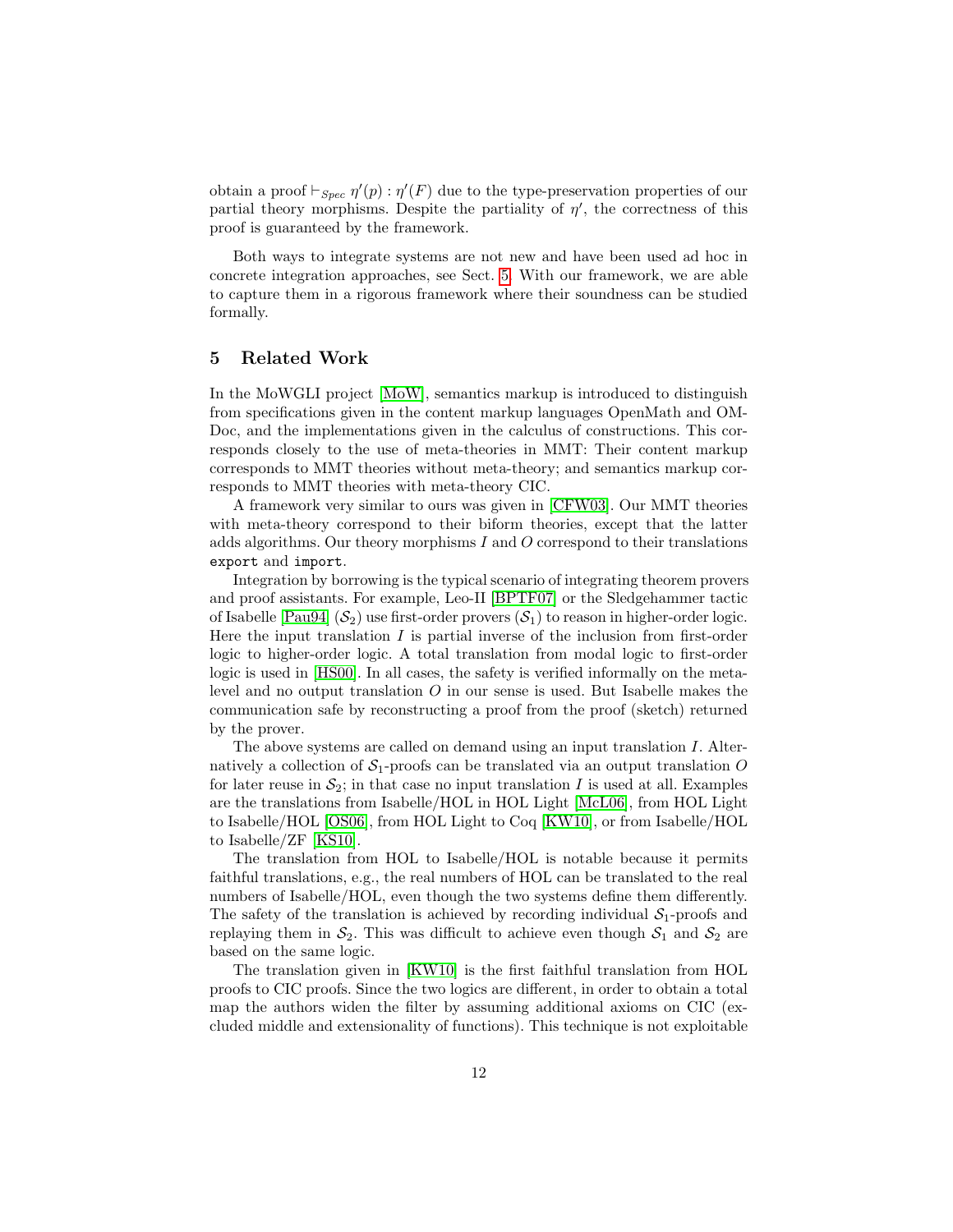when the required axioms are inconsistent. Moreover, the translation is suboptimal, since it uses excluded middle also for proofs that are intuitionistic. To improve the solution, we could use partial theory morphisms that map case analysis over boolean in HOL to  $\top$ , and then use automation to avoid excluded middle in CIC when the properties involved are all decidable.

In all above examples but [\[KW10\]](#page-14-7), the used translations are not verified within a logical framework. The Logosphere  $[PSK^+03]$  $[PSK^+03]$  project used the proof theoretical framework LF to provide statically verified logic translations that permit inherently safe communication. The most advanced such proof translation is one from HOL to Nuprl [\[NSM01\]](#page-14-9).

The theory of institutions [\[GB92\]](#page-13-11) provides a general model theoretical framework in which borrowing has been studied extensively [\[CM97\]](#page-13-12) and implemented successfully [\[MML07\]](#page-14-10). Here the focus is on giving the morphism  $I$  explicitly and using a model theoretical argument to establish the existence of some  $O$ ; then communication is safe without explicitly translating proofs.

Integration by computation is the typical scenario for the integration of computer algebra systems, which is the main topic of the Calculemus series of conferences. For typical examples, see [\[DM05\]](#page-13-13) where the computation is performed by a CAS, and [\[AT07\]](#page-13-14) where the computation is done by a term rewriting system. Communication is typically unsafe. Alternatively, safety can be achieved if the results of the  $CAS - e.g.,$  the factorization of a polynomial — can be verified formally in a DS as done in [\[HT98\]](#page-13-15) and [\[Sor00\]](#page-14-11).

Typical applications of integration by querying are conjunctive query answering for a description logic. For example, in [\[TSP08\]](#page-14-12), a first-order theorem prover is used to answer queries about the SUMO ontology.

The communication of filtered proofs essentially leads to formal proof sketch in the sense of [\[Wie03\]](#page-14-2). The idea of abstracting from a proof to a proof sketch corresponds to the assertion level proofs used in [\[Mei00\]](#page-14-13) to integrate first-order provers. The recording and replaying of proof steps in [\[OS06\]](#page-14-6) and the reconstruction of proofs in Isabelle are also special cases of the communication of filtered proofs.

# <span id="page-12-0"></span>6 Conclusion

In this paper we addressed problems of preserving the semantics in protocolbased integration of mathematical reasoning and computation systems. We analyzed the problem from a foundational point of view and proposed a framework based on theory graphs, partial theory morphisms, and explicit representations of meta-logics that allows to state solutions to the integration problem.

The main contribution and novelty of the paper is that it paves the way towards a theory of integration. We believe that this theory of integration is practical because it requires only a simple extension of the MMT framework, which already takes scalability issues very seriously [\[KRZ10\]](#page-13-16).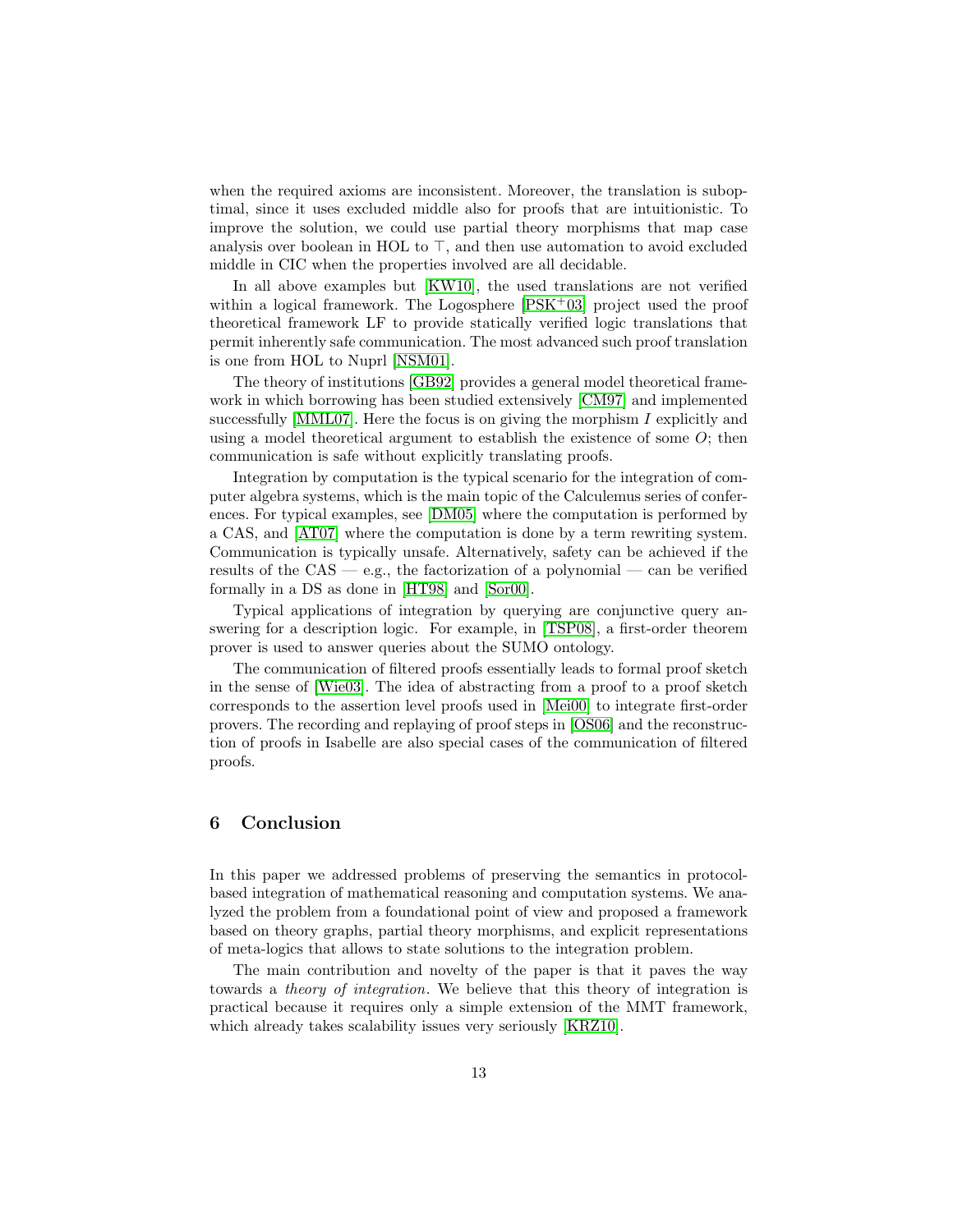## References

- <span id="page-13-5"></span>Acz99. Peter Aczel. On relating type theories and set theories. Lecture Notes in Computer Science, 1657, 1999.
- <span id="page-13-14"></span>AT07. Andrea Asperti and Enrico Tassi. Higher order proof reconstruction from paramodulation-based refutations: The unit equality case. In Calculemus/MKM, pages 146–160, 2007.
- <span id="page-13-1"></span>BC04. Y. Bertot and P. Castéran. Coq'Art: The Calculus of Inductive Constructions. Springer, 2004.
- <span id="page-13-8"></span>BPTF07. C. Benzmüller, L. Paulson, F. Theiss, and A. Fietzke. The LEO-II Project. In Automated Reasoning Workshop, 2007.
- <span id="page-13-2"></span>CF58. H. Curry and R. Feys. Combinatory Logic. North-Holland, Amsterdam, 1958.
- <span id="page-13-7"></span>CFW03. J. Carette, W. Farmer, and J. Wajs. Trustable Communication between Mathematics Systems. In T. Hardin and R. Rioboo, editors, Proceedings of Calculemus, pages 58–68, 2003.
- <span id="page-13-12"></span>CM97. M. Cerioli and J. Meseguer. May I Borrow Your Logic? (Transporting Logical Structures along Maps). Theoretical Computer Science, 173:311–347, 1997.
- <span id="page-13-0"></span>DdC99. David Delahaye and Roberto di Cosmo. Information retrieval in a Coq proof library using type isomorphisms. In Proceedings of TYPES 99, volume Lecture Notes in Computer Science. Springer-Verlag, 1999.
- <span id="page-13-13"></span>DM05. David Delahaye and Micaela Mayero. Dealing with Algebraic Expressions over a Field in Coq using Maple. Journal of Symbolic Computation (JSC), 39(5):569–592, May 2005.
- <span id="page-13-4"></span>Far04. W. Farmer. Formalizing Undefinedness Arising in Calculus. In IJCAR, volume 3097 of LNCS, pages 475–489, 2004.
- <span id="page-13-11"></span>GB92. J. Goguen and R. Burstall. Institutions: Abstract model theory for specification and programming. Journal of the Association for Computing Machinery, 39(1):95–146, 1992.
- <span id="page-13-3"></span>How80. W. Howard. The formulas-as-types notion of construction. In To H.B. Curry: Essays on Combinatory Logic, Lambda-Calculus and Formalism, pages 479– 490. Academic Press, 1980.
- <span id="page-13-9"></span>HS00. U. Hustadt and R. Schmidt. MSPASS: Modal Reasoning by Translation and First-Order Resolution. In R. Dyckhoff, editor, Automated Reasoning with Analytic Tableaux and Related Methods, International Conference (TABLEAUX 2000), pages 67–71, 2000.
- <span id="page-13-15"></span>HT98. J. Harrison and L. Théry. A Skeptic's Approach to Combining HOL and Maple. Journal of Automated Reasoning, 21:279–294, 1998.
- <span id="page-13-6"></span>IR11. M. Iancu and F. Rabe. Formalizing Foundations of Mathematics. Mathematical Structures in Computer Science, 2011. To appear, see [http:](http://kwarc.info/frabe/Research/IR_foundations_10.pdf) [//kwarc.info/frabe/Research/IR\\_foundations\\_10.pdf](http://kwarc.info/frabe/Research/IR_foundations_10.pdf).
- <span id="page-13-16"></span>KRZ10. M. Kohlhase, F. Rabe, and V. Zholudev. Towards MKM in the Large: Modular Representation and Scalable Software Architecture. In S. Autexier, J. Calmet, D. Delahaye, P. Ion, L. Rideau, R. Rioboo, and A. Sexton, editors, Intelligent Computer Mathematics, volume 6167 of Lecture Notes in Computer Science, pages 370–384. Springer, 2010.
- <span id="page-13-10"></span>KS10. A. Krauss and A. Schropp. A Mechanized Translation from Higher-Order Logic to Set Theory. In M. Kaufmann and L. Paulson, editors, Proceedings of the Interactive Theorem Proving conference, 2010. to appear in LNCS.